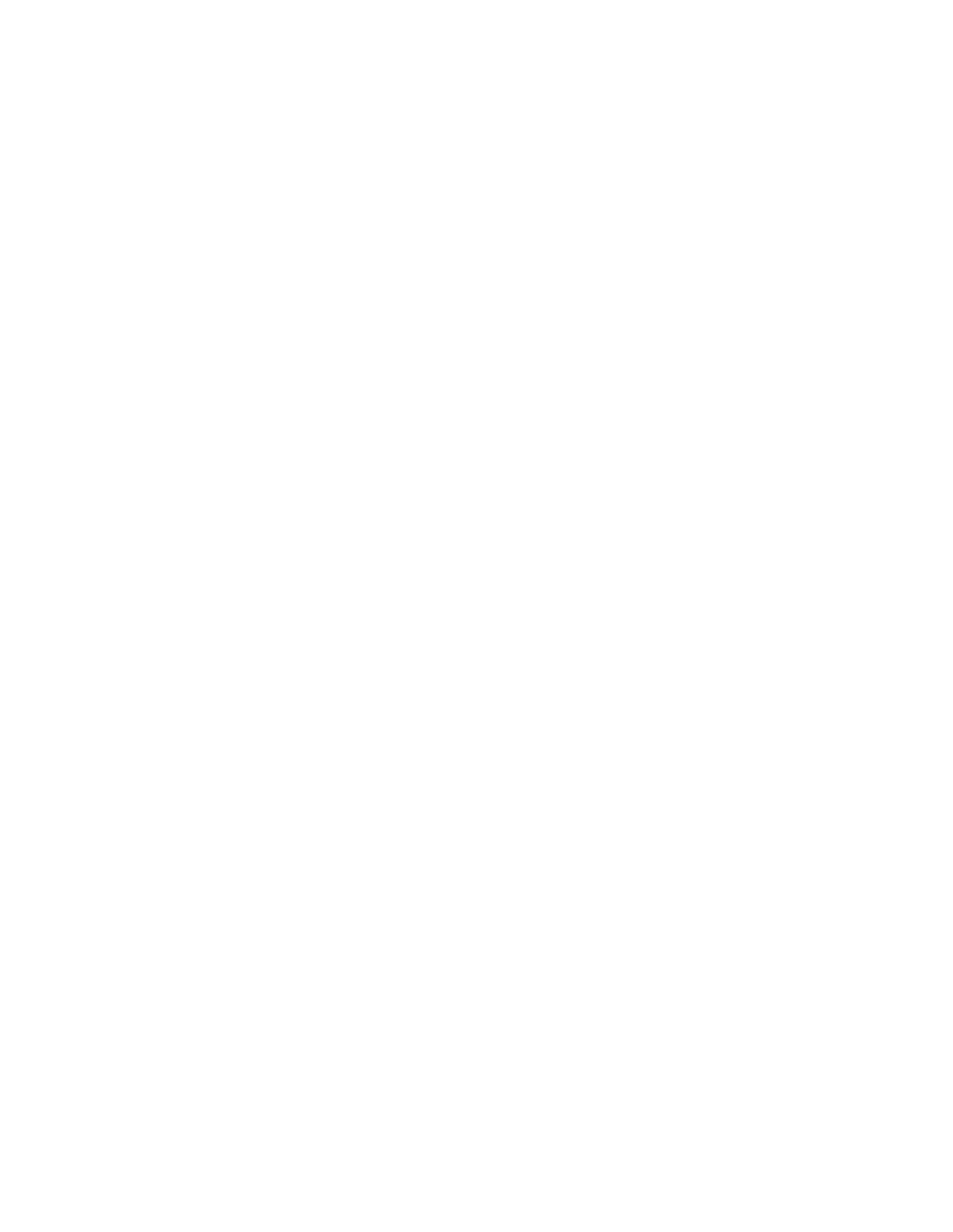# **TABLE OF CONTENTS**

| EXISTING LAND USE WITHIN THE VADER SHORELINE ENVIRONMENT3 |  |
|-----------------------------------------------------------|--|
| ALLOWED LAND USE WITHIN THE VADER SHORELINE ENVIRONMENT4  |  |
|                                                           |  |
|                                                           |  |
|                                                           |  |
|                                                           |  |
|                                                           |  |

# **LIST OF TABLES**

#### **No. Table Page**

| $\mathbf{1}$   | Timeline for the Shoreline Master Program Update for the City of Vader1     |  |
|----------------|-----------------------------------------------------------------------------|--|
| 2              |                                                                             |  |
| 3              | Allowed Uses and Activities within the Shoreline Environment Designations 5 |  |
| $\overline{4}$ |                                                                             |  |
| 5              |                                                                             |  |
| 6              |                                                                             |  |
| 7              |                                                                             |  |
| 8              |                                                                             |  |
| 9              |                                                                             |  |
| 10             |                                                                             |  |
| 11             |                                                                             |  |
| 12             |                                                                             |  |

# **LIST OF FIGURES**

| <u>No.</u> | <b>Figure</b> |  | <b>On Page</b> |
|------------|---------------|--|----------------|
|            |               |  |                |

|--|--|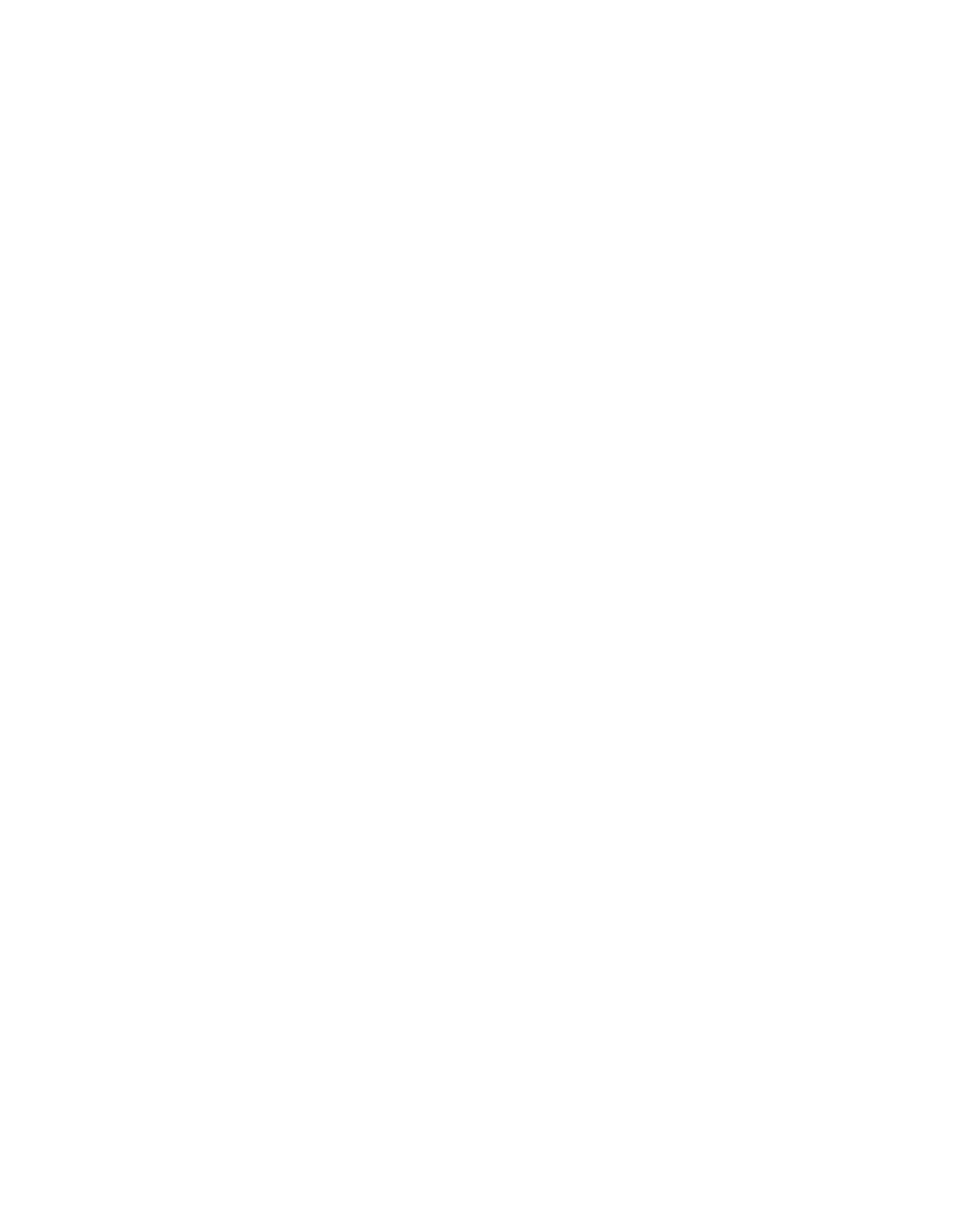# <span id="page-4-0"></span>**INTRODUCTION**

# <span id="page-4-1"></span>**BACKGROUND**

This report is the cumulative impacts analysis for the City of Vader and its urban growth area. This plan is meant to provide a planning-level framework for understanding how and where shoreline ecological functions are anticipated to be affected by future development and whether this development will cause a net loss of shoreline functions in the City and its urban growth area.

## <span id="page-4-2"></span>**TIMELINE**

The report has been created as part of the Shoreline Master Program and is included in Phase 4 of the overall update. A timeline for the complete Shoreline Master Program update is shown below:

#### **TABLE 1**

| <b>Phase</b>                | <b>Update Schedule</b>                                                                                  | <b>Timeline</b>            |
|-----------------------------|---------------------------------------------------------------------------------------------------------|----------------------------|
|                             | Prepare Jurisdiction Maps<br>Prepare a Public Participation Plan                                        | Fall 2012                  |
| $\mathcal{D}_{\mathcal{L}}$ | Analyze and characterize shoreline conditions                                                           | Winter 2012                |
| 3                           | Complete Draft Shoreline Master Program Update<br>Complete Cumulative Impact Analysis Report            | Spring 2013                |
| 4                           | Complete Draft Restoration plan and<br><b>Implementation Strategy</b><br>Complete No Net Loss Report    | Winter 2013<br>Spring 2014 |
| 5                           | Conduct public hearings<br>٠<br><b>Planning Commission Recommendation</b><br><b>City Council Action</b> | Spring-<br>Summer 2014     |
| 6                           | <b>Ecology Review</b><br><b>Ecology Action</b><br>Final Adoption by Ecology and the City Council        | Spring-<br>Summer 2014     |

#### **Timeline for the Shoreline Master Program Update for the City of Vader**

## <span id="page-4-3"></span>**PURPOSE AND SCOPE OF PLAN**

This document has been prepared to comply with the state's Shoreline Master Program (SMP) guidelines for cumulative impact analyses (WAC 173-26-201(2). The guidelines are meant to ensure that SMP updates include shoreline policies and regulations that ensure that future development will cause no net loss of shoreline ecological functions in the shoreline environment. The concept of cumulative impacts and no net loss from the SMA is depicted within Figure 1.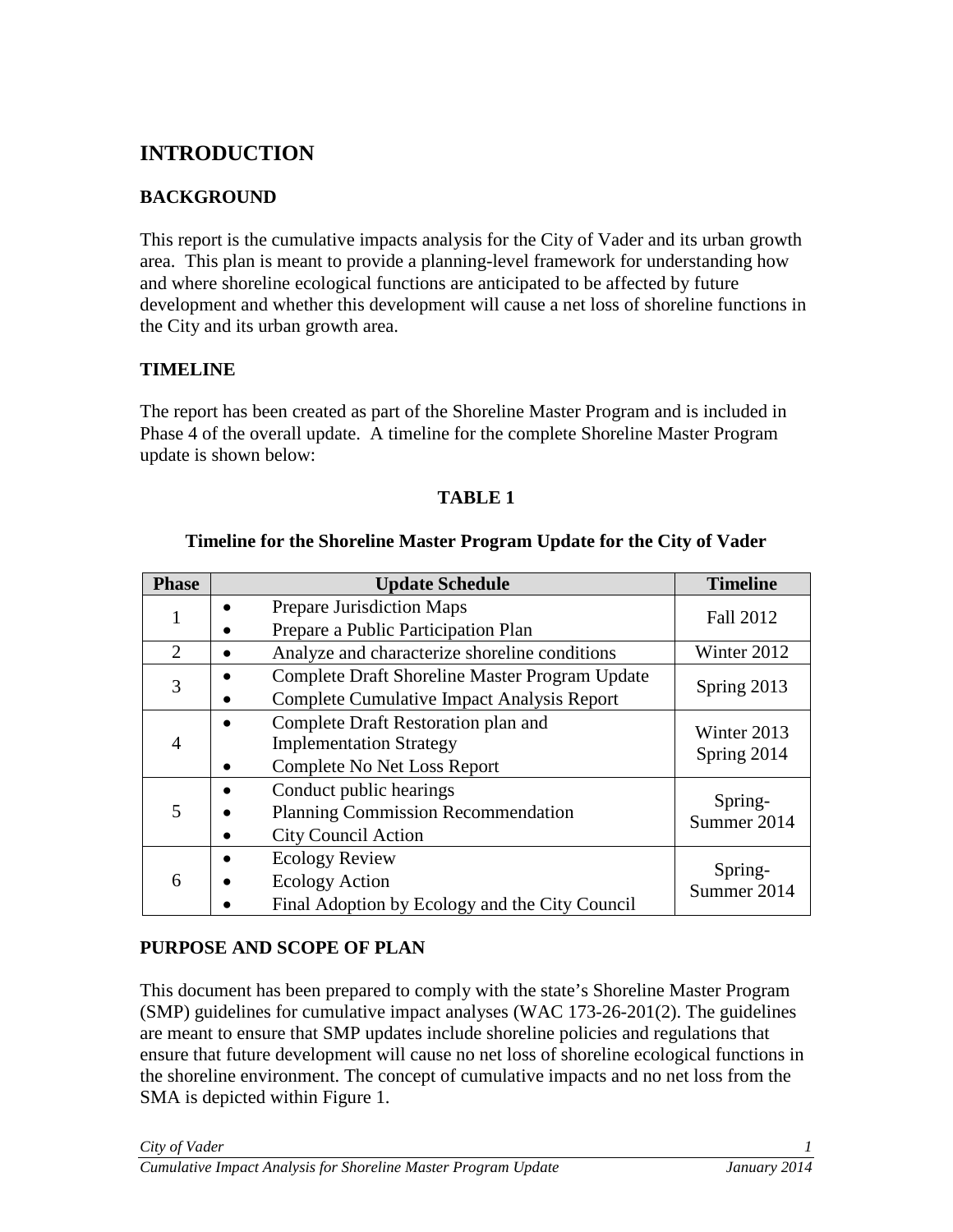

#### **Cumulative Impacts and No Net Loss** of Shoreline Ecological Functions



# **Conceptual View of Cumulative Impacts and No Net Loss**

This cumulative impact analysis describes the anticipated shoreline development within the City of Vader over time and assesses the total collective impacts of such development on future shoreline ecological functions. This analysis is a key step in forecasting the future and proactively dealing with potential impacts to shoreline functions. The SMP guidelines recommend that the analysis consider:

- Current circumstances affecting the shorelines and relevant natural processes;
- Reasonably foreseeable future development and use of the shoreline; and
- Beneficial effects of any established regulatory programs under other local, state, and federal laws.

Further, as part of this analysis, the Shoreline Management Act directs master programs to "include policies and regulations designed to achieve no net loss of those ecological functions" (WAC 173-26-186). This protection of shoreline ecological functions, according to the guidelines that implement the act, is accomplished through the following:

• Meaningful understanding of current shoreline ecological conditions;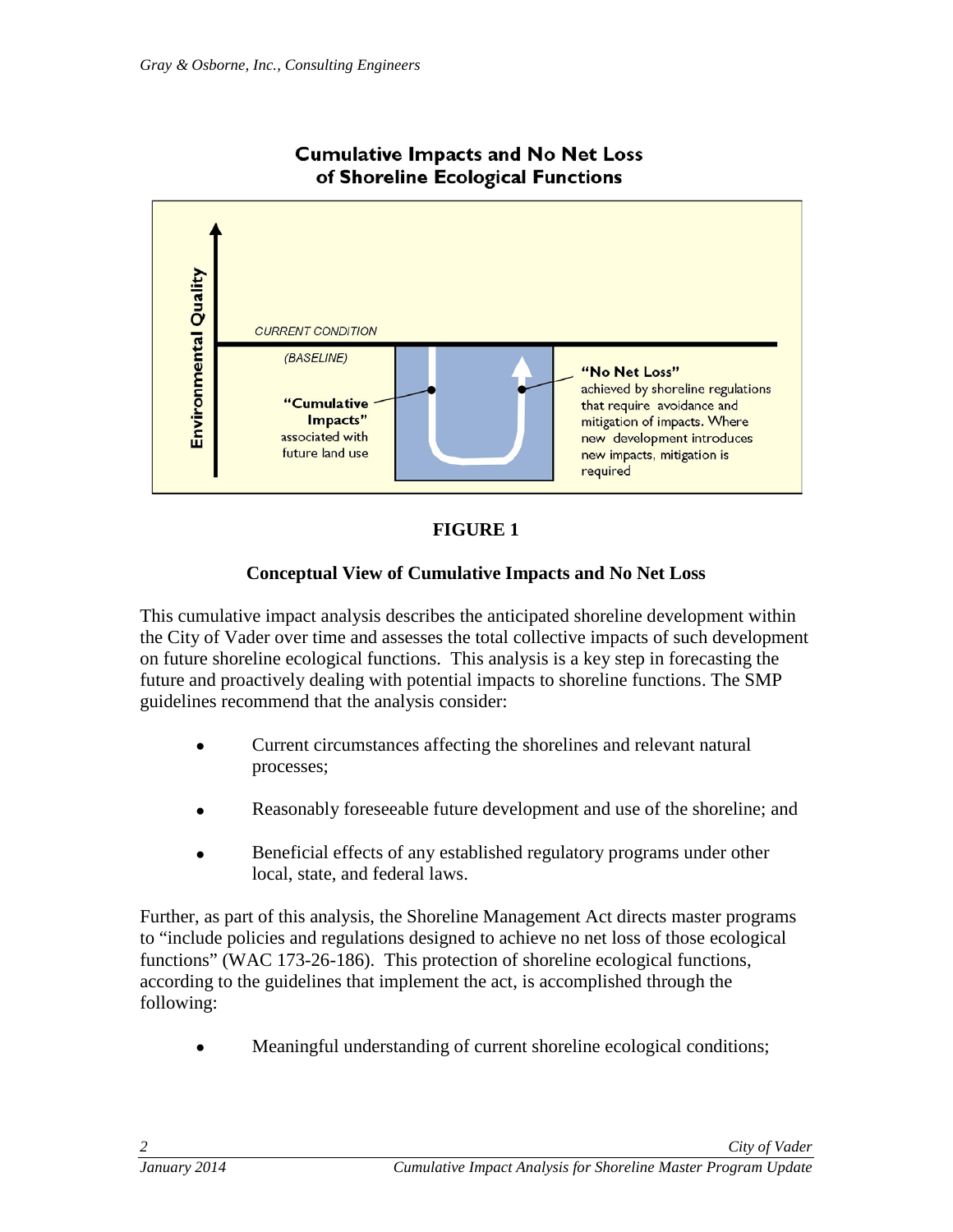- Regulations and mitigation standards that ensure that permitted developments do not cause net loss of ecological functions;
- Regulations that ensure exempt developments do not result in net loss of ecological functions;
- Goals and policies for restoring ecologically impaired shorelines;
- Regulations and programs that fairly allocate the burden of mitigating cumulative impacts among development opportunities; and
- Incentives and voluntary measures designed to restore and protect ecological functions.

# <span id="page-6-0"></span>**METHODS AND SOURCES OF INFORMATION**

To determine whether the Vader Shoreline Master Program has achieved this standard of no net loss of shoreline functions, this document has considered:

- Existing development within the shoreline environment;
- Allowed development under the Shoreline Master Program;
- Foreseeable development within the City and the potential impacts of this development on the shoreline environment;
- The effect of the proposed Shoreline Master Program and other regulations on these potential impacts; and
- Whether the regulations will ensure no net loss of shoreline ecological functions.

# <span id="page-6-1"></span>**EXISTING LAND USE WITHIN THE VADER SHORELINE ENVIRONMENT**

Existing land uses within the segments of the Olequa Creek that are located in Vader are detailed within the *Shoreline Inventory and Characterization - Shoreline Master Program Update for Vader* (2013). This section largely duplicates the information from the inventory, but presents the information in a slightly modified version for this report.

**Olequa Creek Shoreline:** The Olequa Creek shoreline assessment area is a 43 acre area with 6,900 feet of shoreline within the City of Vader corporate limits. Wetland areas are limited to the southern area adjacent to the wastewater treatment plant and the BNSF railroad tracks. The flood plain area associated with Olequa Creek is typically no more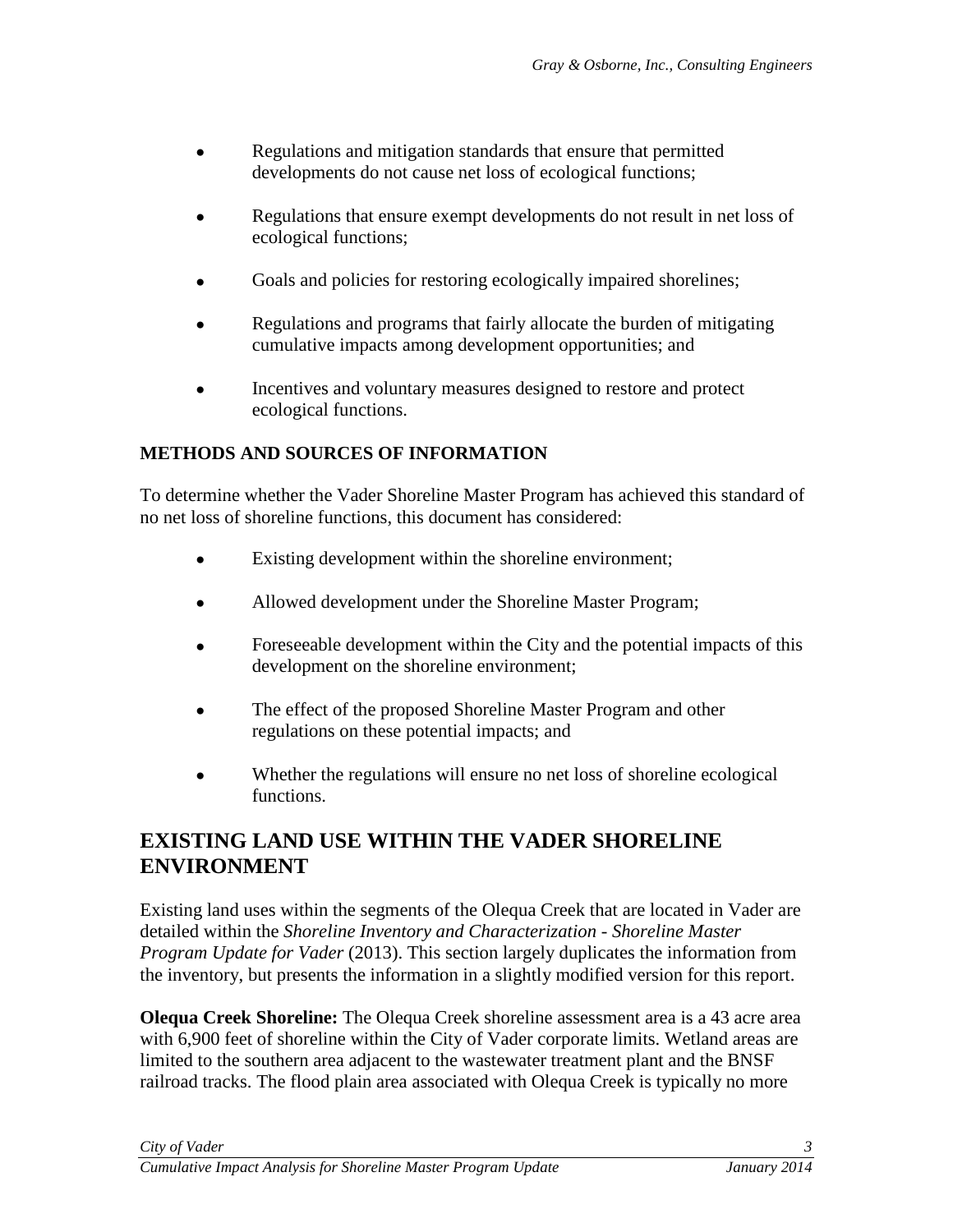than 100 feet from the ordinary high water mark (OHWM) and is fully contained within the 200 foot buffer used to establish the shoreline area.

The area contains 4 commercial parcels, 2 parcels zoned commercial/mixed use, 2 parcels zoned commercial services (City owned) and 11 residential parcels. There are 4 undeveloped parcels south of SR 506 that are zoned industrial, and several undeveloped parcels to the north of SR 506 that are zoned residential, totaling 18 acres of privately owned undeveloped properties located within the shoreline area.

#### **TABLE 2**

#### **EXISTING SHORELINE DEVELOPMENT CHARACTERISTICS**

| Vader: Olequa<br><b>Creek Shoreline</b> | Acreage | <b>Total Number</b><br>of Lots<br>Subject to<br><b>SMP</b> | <b>Total Number</b><br>of Buildings on<br><b>Lots Subject to</b><br><b>SMP</b> | <b>Total Number of</b><br><b>Buildings Located</b><br>within the Shoreline<br><b>Environment</b> |
|-----------------------------------------|---------|------------------------------------------------------------|--------------------------------------------------------------------------------|--------------------------------------------------------------------------------------------------|
| Industrial                              | 29      |                                                            |                                                                                |                                                                                                  |
| Commercial/Mixed Use                    | 8       |                                                            |                                                                                |                                                                                                  |
| Residential                             | 19      | 11                                                         | 6                                                                              |                                                                                                  |

# <span id="page-7-0"></span>**ALLOWED LAND USE WITHIN THE VADER SHORELINE ENVIRONMENT**

Recognizing these existing conditions, the Shoreline Master Program has established two Shoreline Designations for the City of Vader: Urban Conservancy and Aquatic. The Urban Conservancy designation has been crafted to recognize the relatively undeveloped nature of the existing shorelines within Vader, the High Intensity designation applies to those shoreline areas outside of the 200 foot buffer from the Ordinary High Water Mark (OHWM) and the aquatic designation applies to those portions of the Olequa Creek that are waterward of the OHWM.

These designations generally allow different land uses and are subject to different land use regulations. A list of the uses and activities that are allowed within the shoreline designations is presented in Table 4 and a list of required development standards for the designations is provided in Table 5. Additional use standards applicable to each of these uses and activities can be found in Section 7 of the Shoreline Master Program.

Recognizing these existing conditions, the Shoreline Master Program has established two Shoreline Designations for the City of Vader: Urban Conservancy and Aquatic. The Urban Conservancy designation has been crafted to recognize the predominant residential nature of the existing shorelines within Vader and the aquatic designation applies to those portions of the Olequa Creek that are waterward of the ordinary high water mark.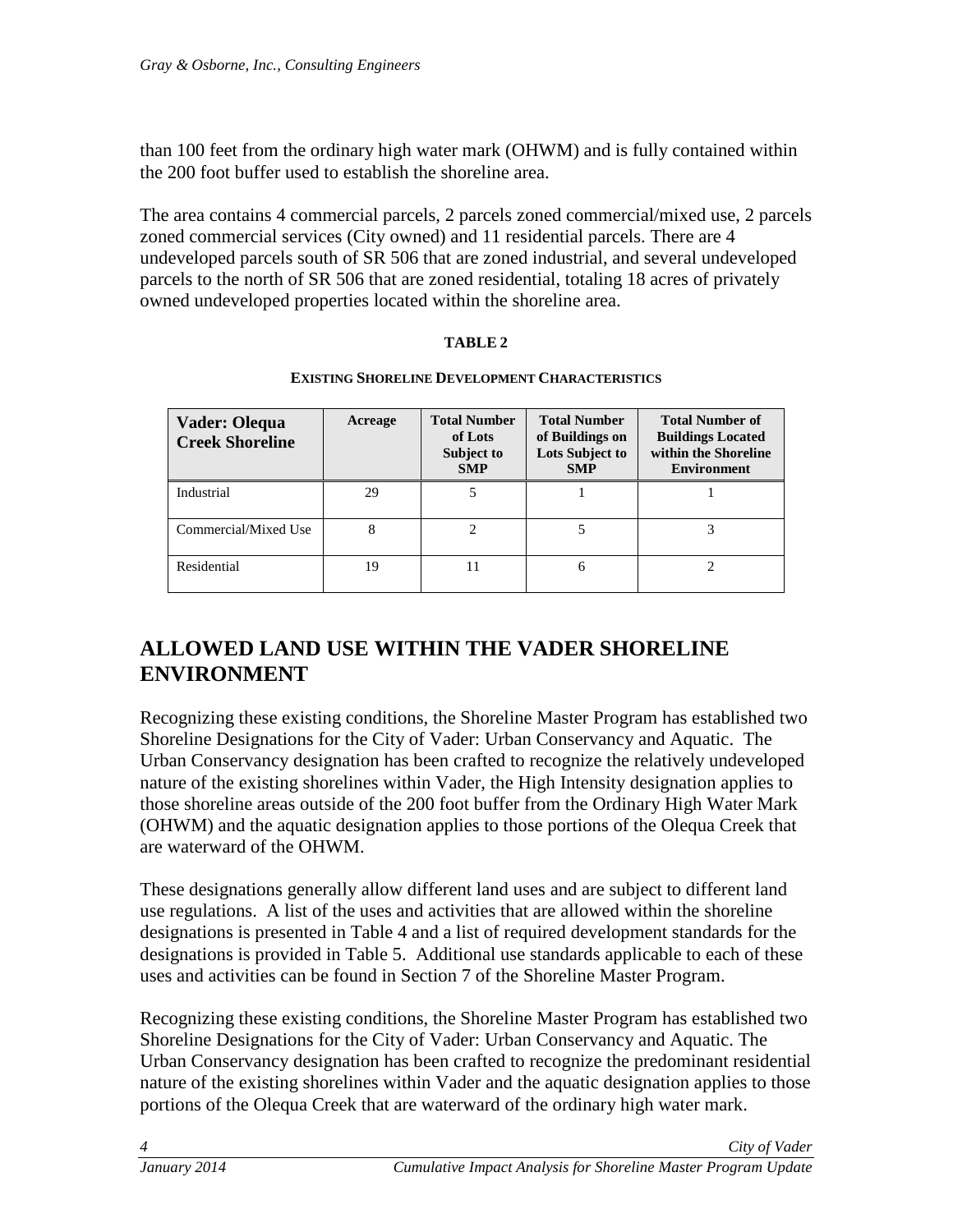#### **ALLOWED USES AND ACTIVITIES WITHIN THE SHORELINE ENVIRONMENT DESIGNATIONS**

| <b>USES &amp; ACTIVITIES</b>                                        | <b>Urban</b><br><b>Conservancy</b> | <b>Aquatic</b>         |
|---------------------------------------------------------------------|------------------------------------|------------------------|
| <b>Agriculture</b>                                                  | P                                  | <b>NA</b>              |
| <b>Aquaculture</b>                                                  | X                                  | X                      |
| <b>Boating Facilities</b>                                           | X                                  | X                      |
| Commercial                                                          | $C^1/P^2$                          | X                      |
| <b>Forest Practices</b>                                             | X                                  | X                      |
| <b>Industrial</b>                                                   | $C^1/P^2$                          | X                      |
| <b>Mining</b>                                                       | X                                  | X                      |
| <b>Recreation</b>                                                   | $C^1/P^2$                          | $\mathcal{C}$          |
| <b>Residential</b><br>• Single-Family                               | $C^1/P^2$                          | X                      |
| <b>Solid Waste Disposal</b>                                         | X                                  | X                      |
| <b>Transportation</b><br>• Roads and Railroads<br>• Shared Use Path | $C^1/P^2$<br>P                     | C<br>$\mathsf{\Gamma}$ |
| <b>Utilities</b>                                                    | $C^1/P^2$                          | $\mathcal{C}$          |

P = Permitted Use; Use may require Substantial Development Permit or statement of exemption approval

 $C =$  Requires a Shoreline Conditional Use Permit  $X =$  Prohibited; not eligible for a Substantial Deve

Prohibited; not eligible for a Substantial Development Permit or Shoreline Conditional Use Permit  $NA =$  Not applicable.

1 = Within two hundred (200) feet from the ordinary high water mark<br>  $2 =$  Bevond two hundred (200) feet from the ordinary high water mark

Beyond two hundred  $(200)$  feet from the ordinary high water mark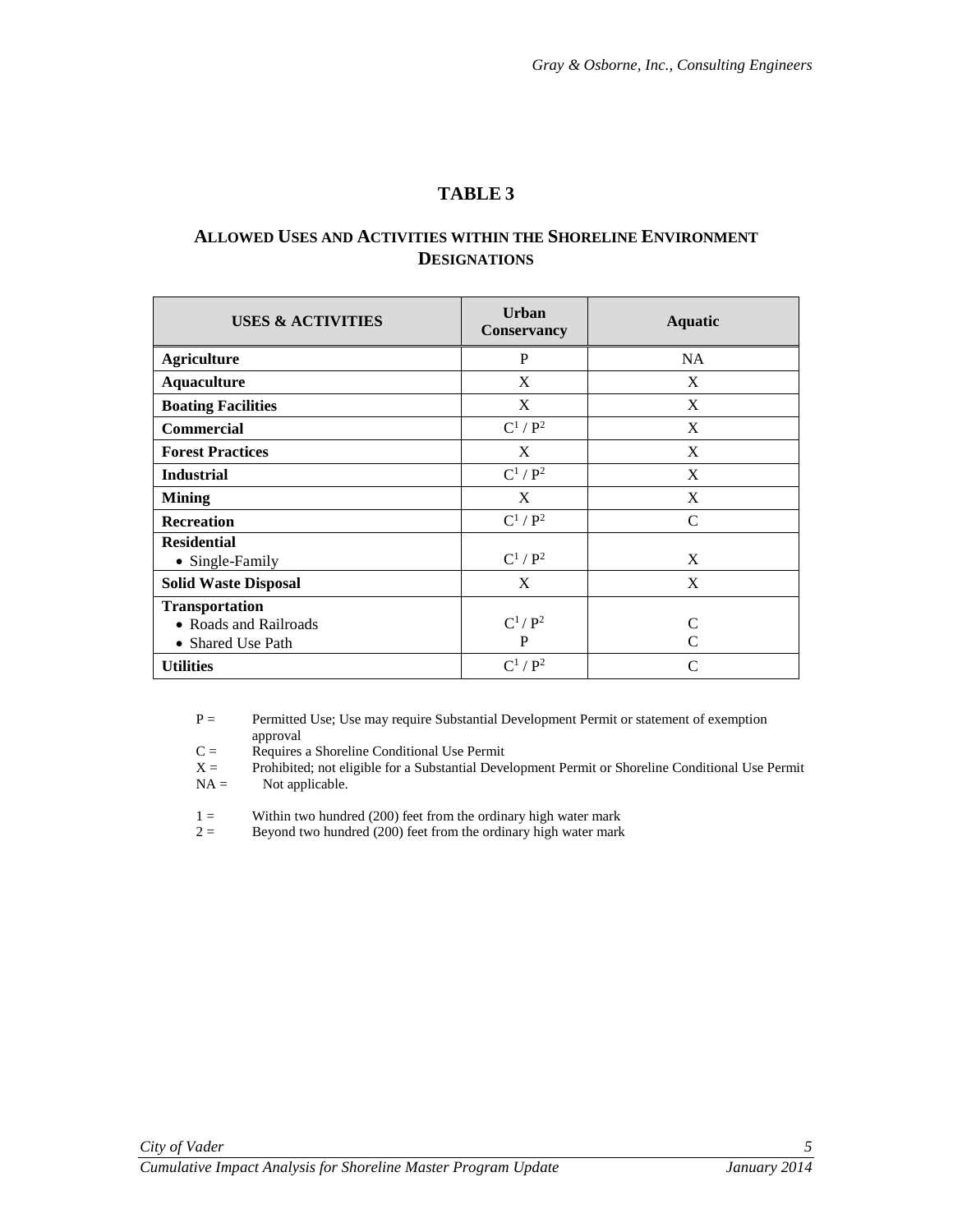| <b>REGULATIONS</b>                        | Urban<br><b>Conservancy</b> | <b>Aquatic</b> |
|-------------------------------------------|-----------------------------|----------------|
| <b>Agriculture</b>                        |                             |                |
| <b>OHWM</b> setback                       | $\ast$                      | NA             |
| Building height                           | 35'                         | <b>NA</b>      |
| <b>Mining</b>                             |                             |                |
| <b>OHWM</b> setback                       | $\ast$                      | NA             |
| <b>Building Height</b>                    | 25'                         | <b>NA</b>      |
| <b>Recreation Development</b>             |                             |                |
| <b>OHWM</b> setback                       | *                           | NA             |
| <b>Building Height</b>                    | 25'                         | <b>NA</b>      |
| <b>Residential/Commercial Development</b> |                             |                |
| <b>Single-Family Dwellings</b>            |                             |                |
| <b>OHWM</b> setback                       | $\ast$                      | NA             |
| <b>Maximum Density</b>                    | Per Zoning                  | <b>NA</b>      |
| <b>Building Height</b>                    | 35'                         | NA             |
| <b>Maximum Impervious Surfaces</b>        | 30%                         | <b>NA</b>      |
| <b>Transportation</b>                     |                             |                |
| <b>Roads and Railroads</b>                |                             |                |
| <b>OHWM</b> setback                       | $\ast$                      | <b>NA</b>      |
| <b>Trails/Shared Use Paths</b>            |                             |                |
| <b>OHWM</b> setback                       | $\ast$                      | NA             |
| <b>Utilities</b>                          |                             |                |
| <b>OHWM</b> setback                       | $\ast$                      | NA             |
| Building height                           | 35'                         | <b>NA</b>      |

#### **Regulations within the Shoreline Environment Designations**

 $* =$  Use must be located outside of the 200 foot buffer from OHWM.

 $OHWM = Ordinary high water mark  
NA = Not applicable.$ 

Not applicable.

In addition to these requirements, shoreline modifications are also allowed within the shoreline environment. Standards for these modifications are listed within Table 5 and supplemented by the policies and regulations within Section 8 of the Shoreline Master Program.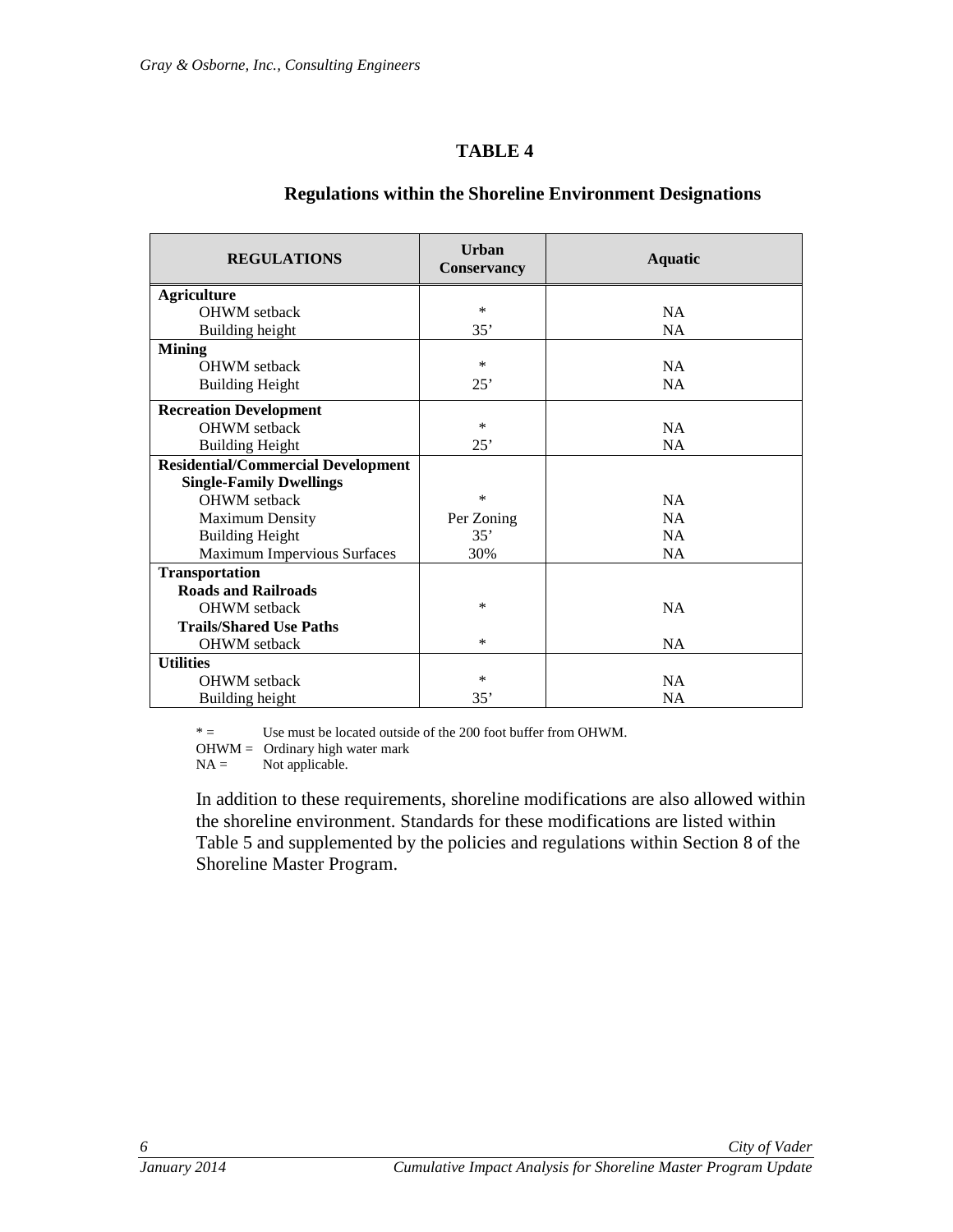#### **Shoreline Modifications by Shoreline Environment Designation**

| <b>SHORELINE MODIFICATIONS</b>   | Urban<br><b>Conservancy</b> | <b>Aquatic</b> |
|----------------------------------|-----------------------------|----------------|
| <b>Dredging</b>                  | <b>NA</b>                   |                |
| Fill                             |                             |                |
| • Ecological Restoration Project | P                           | P              |
| • All Other Activities           |                             |                |
| <b>Shoreline Stabilization</b>   |                             |                |
| • Restoration and Enhancement    | P                           | P              |
| • Bioengineering                 | P                           |                |
| • Revetment and Gabion           |                             |                |
| • Bulkhead                       |                             |                |
| • Dike, Levee, and Instream      |                             |                |
| Structure                        |                             |                |

P = Modification may require Substantial Development Permit or statement of exception approval.

C = Requires a Shoreline Conditional Use Permit.

 $NA = Not applicable.$ 

# <span id="page-10-0"></span>**FORESEEABLE DEVELOPMENT**

Given these types of development that are allowed within the Shoreline Master Program, as well as the existing character of the shoreline within the Vader, the following amount of development is anticipated. This amount of foreseeable development has been derived from the following sources:

• The City of Vader Comprehensive Plan and Critical Areas Ordinance.

# **TABLE 6**

#### **Foreseeable Development for the Shoreline Environment – Olequa Creek**

| <b>Shoreline</b> | <b>Proposed</b>          |                                                 |
|------------------|--------------------------|-------------------------------------------------|
| <b>Segment</b>   | <b>Designation</b>       | <b>Foreseeable Development</b>                  |
| Olequa Creek     | <b>Urban Conservancy</b> | Single-family, commercial/mixed use and         |
| Shoreline        | within 200 foot          | industrial development primarily on existing    |
|                  | buffer from OHWM         | lots. Additionally, public access points to the |
|                  |                          | river.                                          |

With this anticipated level of development, some impacts will occur to the shoreline environment. However, the Shoreline Master Program has been designed to mitigate any potential environmental impacts that may occur. Tables 7 through 12 contain an analysis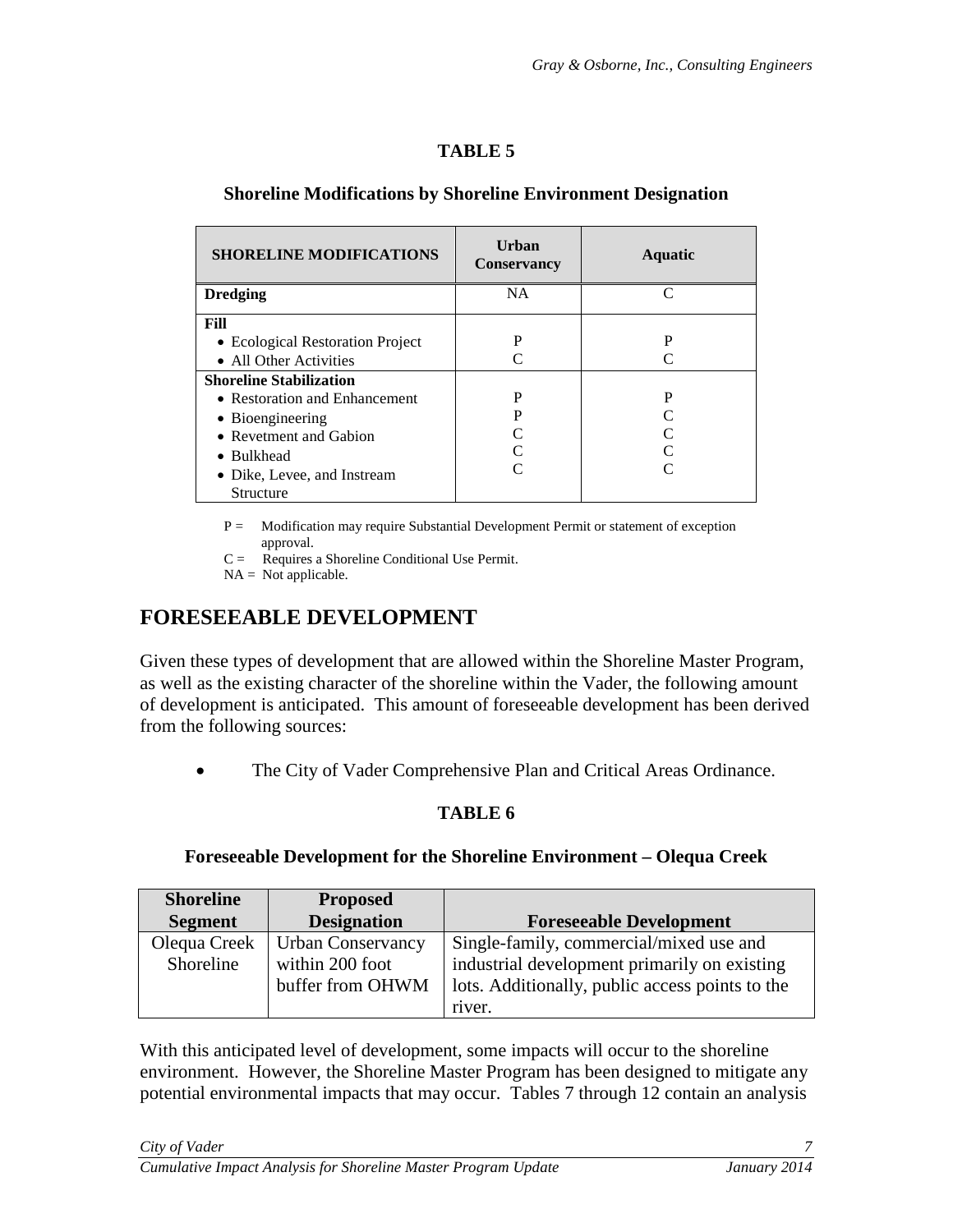of the potential impacts that a development may have, proposed measures to mitigate the potential impact provided within the Shoreline Master Program, and the cumulative impacts of several developments given the proposed SMP is adopted.

## **TABLE 7**

# **Commercial/Industrial Development on Existing Lots**

| Foreseeable        |                         |                                   | <b>Cumulative</b> |
|--------------------|-------------------------|-----------------------------------|-------------------|
| <b>Development</b> | <b>Potential Impact</b> | <b>Mitigation</b>                 | Impact            |
| Commercial/        | Removal of              | All commercial/industrial         | No net loss in    |
| Industrial         | riparian                | development must comply with the  | ecological        |
| Development        | vegetation and          | Critical Areas Ordinance and      | functions is      |
| within and         | addition of             | regulations as adopted within the | anticipated.      |
| adjacent to        | impervious              | Shoreline Master Program.         |                   |
| Olequa Creek       | surfaces within         | Development must not remove more  |                   |
| Shoreline          | the 200-foot            | than 15% of existing riparian     |                   |
|                    | buffer from             | vegetation or exceed 30%          |                   |
|                    | OHWM.                   | impervious surfaces               |                   |

# **TABLE 8**

## **Single-Family Development on Existing Lots**

| Foreseeable        |                         |                                     | <b>Cumulative</b> |
|--------------------|-------------------------|-------------------------------------|-------------------|
| <b>Development</b> | <b>Potential Impact</b> | <b>Mitigation</b>                   | <b>Impact</b>     |
| Residential        | Removal of              | All residential development must    | No net loss in    |
| Development        | riparian                | comply with the Critical Areas      | ecological        |
| within and         | vegetation and          | Ordinance and regulations as        | functions is      |
| adjacent to        | addition of             | adopted within the Shoreline Master | anticipated.      |
| Olequa Creek       | impervious              | Program. Development must not       |                   |
| Shoreline          | surfaces within         | remove more than 15% of existing    |                   |
|                    | the 200-foot            | riparian vegetation or exceed 30%   |                   |
|                    | buffer from             | impervious surfaces.                |                   |
|                    | OHWM.                   |                                     |                   |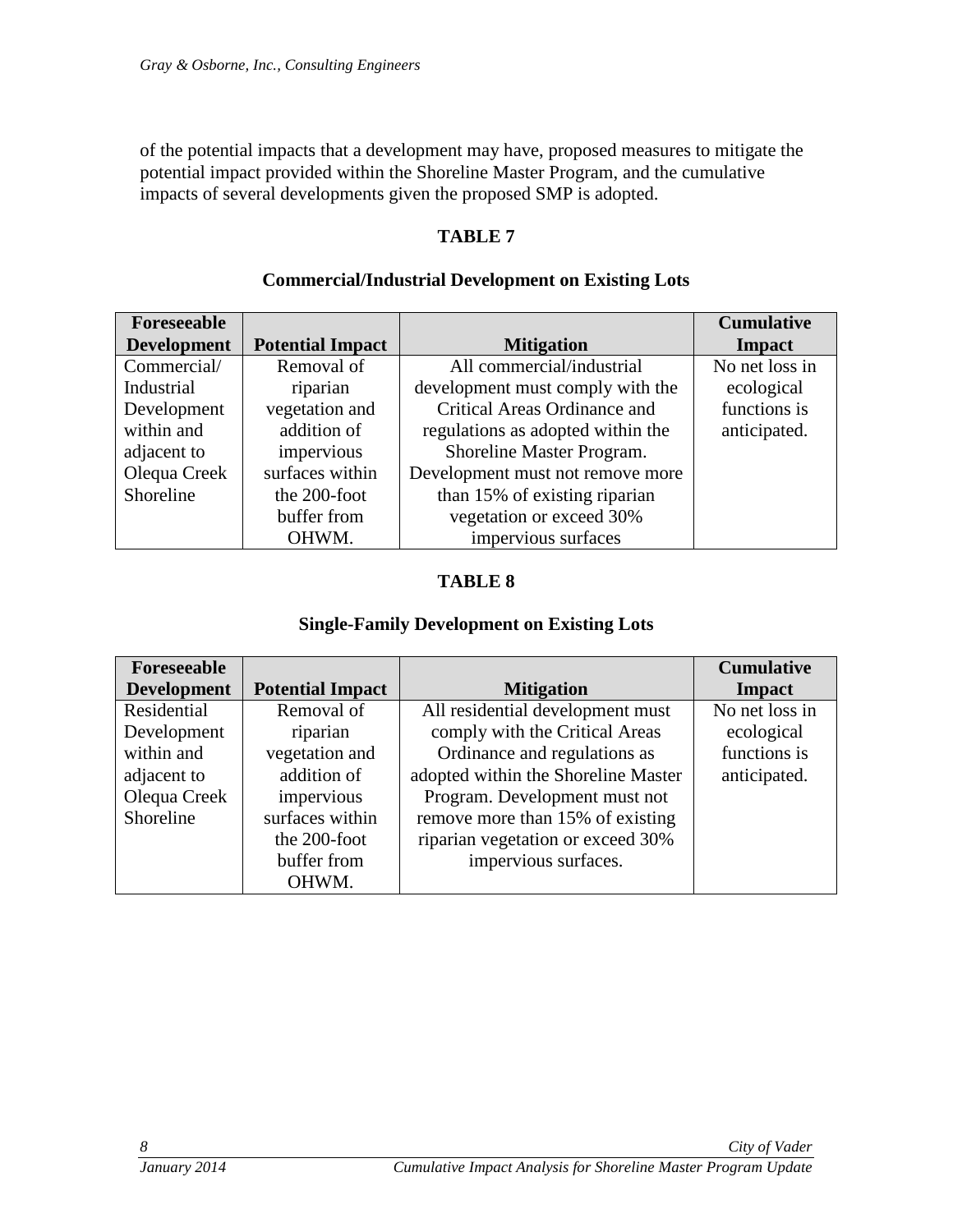# **Single-Family Units on Lots Created Through a Subdivision Process**

| Foreseeable        |                         |                                         | <b>Cumulative</b> |
|--------------------|-------------------------|-----------------------------------------|-------------------|
| <b>Development</b> | <b>Potential Impact</b> | <b>Mitigation</b>                       | Impact            |
| Residential        | Removal of              | All residential development shall not   | No net loss in    |
| Development        | riparian                | allow structural shoreline              | ecological        |
| within and         | vegetation and          | stabilization, improvements within      | functions is      |
| adjacent to the    | addition of             | critical buffer areas, significant      | anticipated.      |
| Olequa Creek       | impervious              | vegetation removal that adversely       |                   |
| Shoreline          | surfaces within         | impacts ecological functions,           |                   |
|                    | the 200-foot            | activities causing significant erosion, |                   |
|                    | buffer from             | reduction in slope stability or         |                   |
|                    | OHWM.                   | increased flood hazard or erosion in    |                   |
|                    |                         | the new development or to other         |                   |
|                    |                         | properties.                             |                   |

# **TABLE 10**

## **Transportation**

| Foreseeable<br><b>Development</b> | <b>Potential Impact</b> | <b>Mitigation</b>             | <b>Cumulative</b><br>Impact |
|-----------------------------------|-------------------------|-------------------------------|-----------------------------|
| Roads and                         | New roadways and        | Transportation infrastructure | No net loss in              |
| Parking                           | parking lots have the   | within the shoreline          | ecological                  |
| Associated with                   | potential to increase   | environment is expected to be | functions is                |
| Development                       | pervious surfaces and   | controlled by the standards   | anticipated.                |
| within and                        | stormwater runoff into  | within the Critical Areas     |                             |
| adjacent to the                   | Olequa Creek, and       | Ordinance and regulations as  |                             |
| Olequa Creek                      | could affect habitat,   | adopted within the Shoreline  |                             |
| Shoreline                         | depending on the        | Master Program.               |                             |
|                                   | placement of the        |                               |                             |
|                                   | facility.               |                               |                             |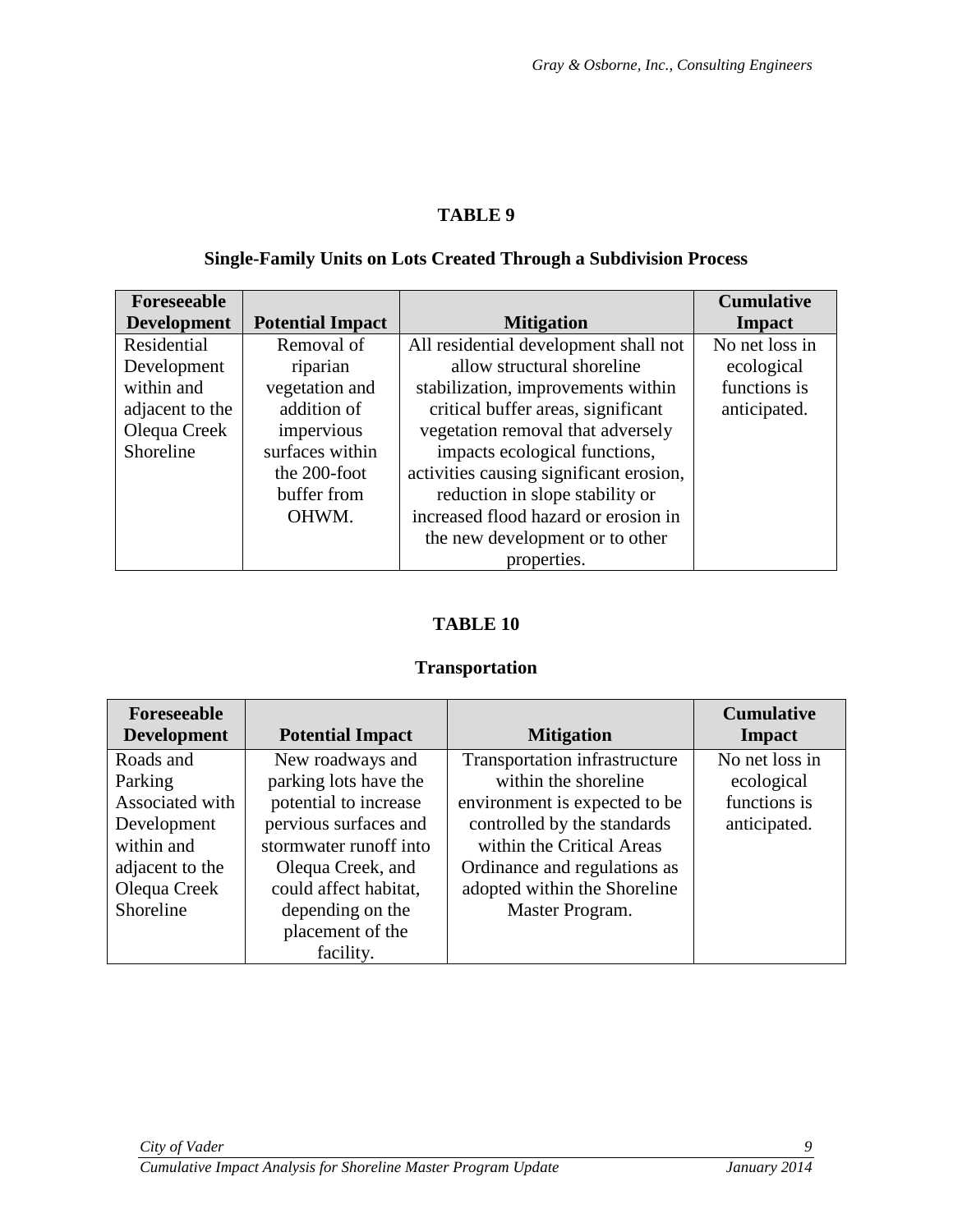## **Utilities**

| Foreseeable        |                         |                         |                          |
|--------------------|-------------------------|-------------------------|--------------------------|
| <b>Development</b> | <b>Potential Impact</b> | <b>Mitigation</b>       | <b>Cumulative Impact</b> |
| Utility            | Utility installations   | All utilities must be   | No net loss in           |
| installations      | have the potential to   | designed and located to | ecological functions     |
| associated         | affect habitat quality  | assure no net loss of   | is anticipated.          |
| with               | and sediment            | shoreline ecological    |                          |
| Development        | generation.             | functions, preserve the |                          |
| within and         |                         | natural landscape and   |                          |
| adjacent to the    |                         | minimize conflicts with |                          |
| Olequa Creek       |                         | planned land and        |                          |
| Shoreline          |                         | shoreline uses.         |                          |

# **TABLE 12**

#### **Public Access**

| Foreseeable          |                         |                              |                          |
|----------------------|-------------------------|------------------------------|--------------------------|
| <b>Development</b>   | <b>Potential Impact</b> | <b>Mitigation</b>            | <b>Cumulative Impact</b> |
| <b>Public Access</b> | Public Access to the    | Public access points and     | No net loss in           |
| within and           | Olequa Creek may        | recreational facilities are  | ecological functions     |
| adjacent to the      | adversely impact the    | to be designed to            | is anticipated.          |
| Olequa Creek         | environmental           | minimize the impact on       |                          |
| Shoreline            | functions of shoreline  | shoreline functions, in part |                          |
|                      | areas through the       | by being buffered from       |                          |
|                      | destruction of habitat  | sensitive ecological         |                          |
|                      | and the delivery and    | features and providing       |                          |
|                      | transport of sediment,  | limited and controlled       |                          |
|                      | among other items.      | access to sensitive          |                          |
|                      |                         | features and the water's     |                          |
|                      |                         | edge where appropriate.      |                          |

# <span id="page-13-0"></span>**POTENTIAL BENEFITS OF OTHER REGULATIONS**

In addition to the *Proposed Shoreline Master Program*, other state and federal regulations apply to Vader's shoreline jurisdiction. These state and federal regulations include, but are not limited to: the Endangered Species Act (ESA), which seeks to protect and recover federally listed endangered species; the Clean Water Act (CWA), which seeks to protect water quality and regulate the excavation and dredging of rivers; Hydraulic Project Approval (HPA), which regulates projects that change waters of the